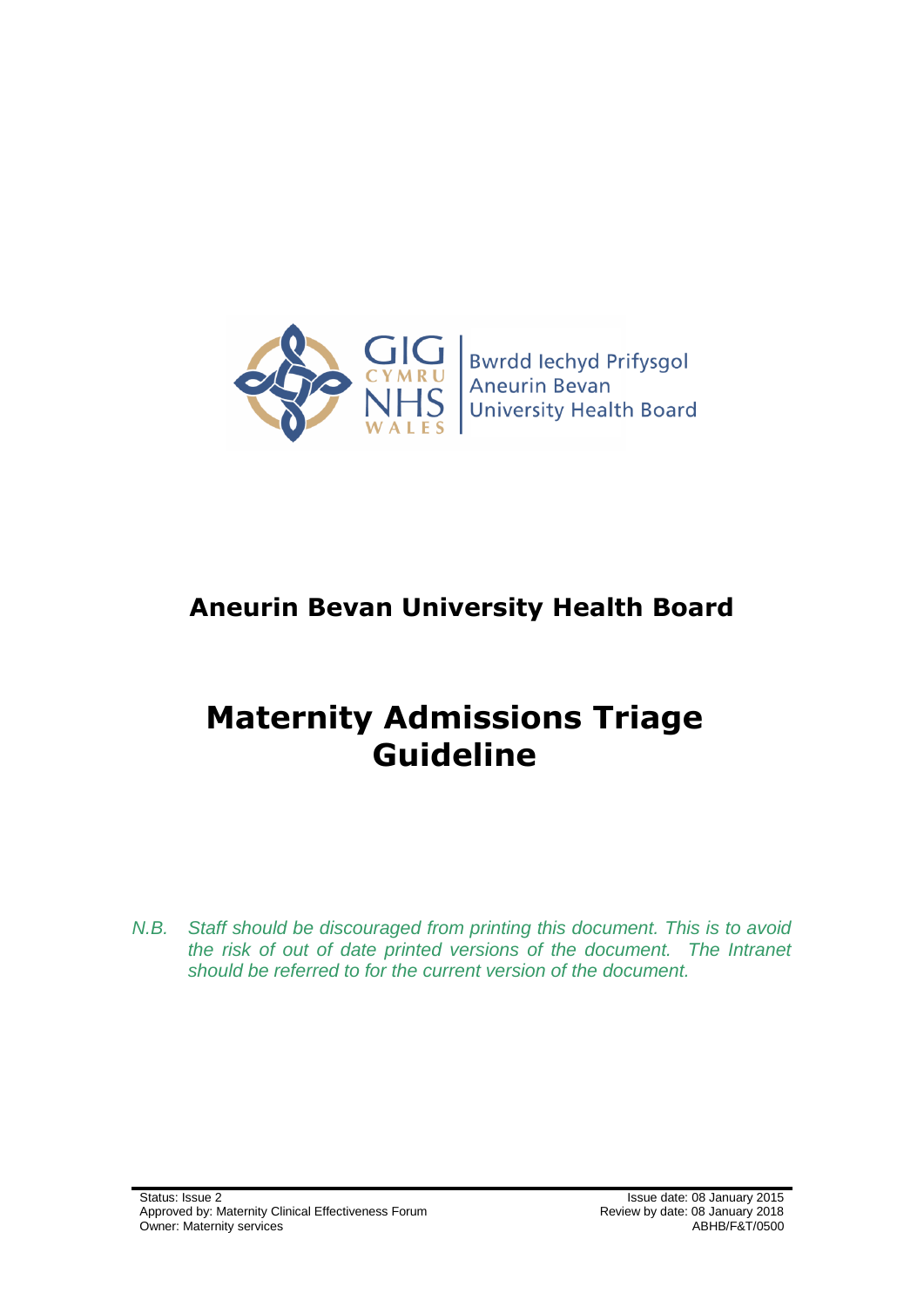# **Contents:**

<span id="page-1-0"></span>

| 1                       |                                                        |  |
|-------------------------|--------------------------------------------------------|--|
| 1.1                     |                                                        |  |
| 1.2                     |                                                        |  |
| $\mathbf 2$             |                                                        |  |
| 3                       |                                                        |  |
| $\overline{\mathbf{4}}$ |                                                        |  |
| 5                       |                                                        |  |
| 6                       |                                                        |  |
| $\overline{7}$          |                                                        |  |
| 8                       |                                                        |  |
| 9                       |                                                        |  |
|                         | Appendix 1-                                            |  |
|                         | Appendix 2 - RAG Triage System                         |  |
|                         | Appendix 3 - SBAR Communication Brief                  |  |
|                         | Appendix 4 - SBAR Telephone Communication Tool         |  |
|                         | Appendix 5 – Guideline on performing fetal fibrinectin |  |
|                         |                                                        |  |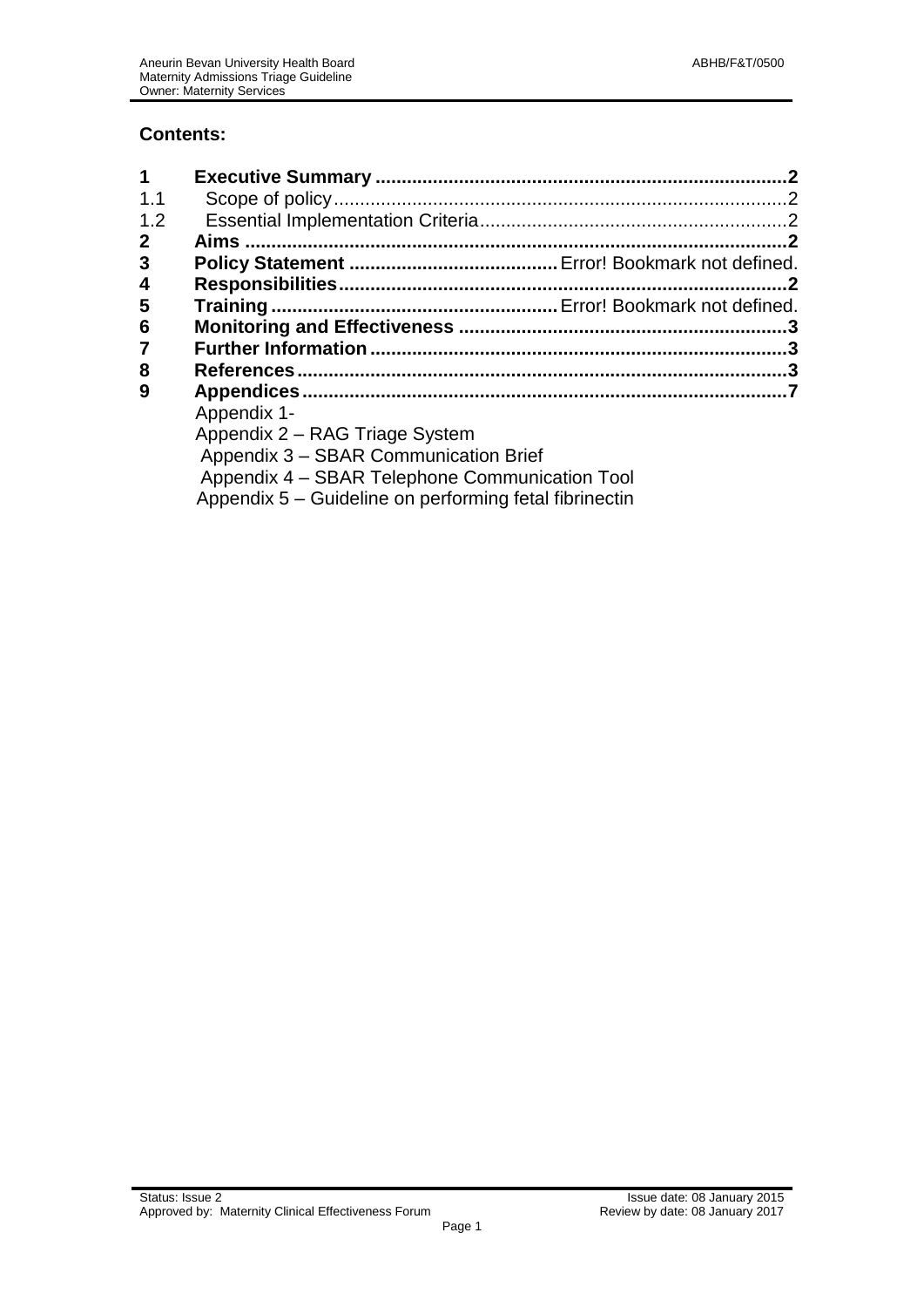### 1 Executive Summary

The purpose of this guideline is to provide clinicians working within the maternity service evidence based guidelines.

# <span id="page-2-0"></span>**1.1 Scope of policy**

This policy applies to all clinicians working within maternity services including temporary staff, locums, bank and agency / annualised hours staff and visiting clinicians.

#### *Cross reference to relevant healthcare standards.*

#### <span id="page-2-1"></span>**1.2 Essential Implementation Criteria**

Guidelines are accessible to all relevant staff via the intranet and available for public scrutiny on the internet.

All admissions should have a preliminary visual assessment and clarification of the initial SBAR undertaken.

#### <span id="page-2-2"></span>**2 Aims**

- To provide a safe and effective assessment service  $\bullet$
- To reduce inappropriate antenatal ward admissions
- To reduce waiting times for women who require an obstetric review
- To ensure prompt assessment of women who require an urgent obstetric opinion
- To ensure that there is an appropriate priority system in place in order to provide timely assessment for women

#### <span id="page-2-3"></span>**3 Responsibilities**

#### **The midwife working within Admissions Triage will be responsible on a daily basis for:-**

- Providing leadership and direction  $\bullet$
- Being visible to women and staff
- Being responsible for the day to day running of Admissions Triage
- Acting in accordance with NMC Code of Conduct, Midwifery Rules and Standards within his / her sphere of practice
- Being accountable and autonomous for his / her practice
- Ensuring women are treated with courtesy, dignity and respect at all times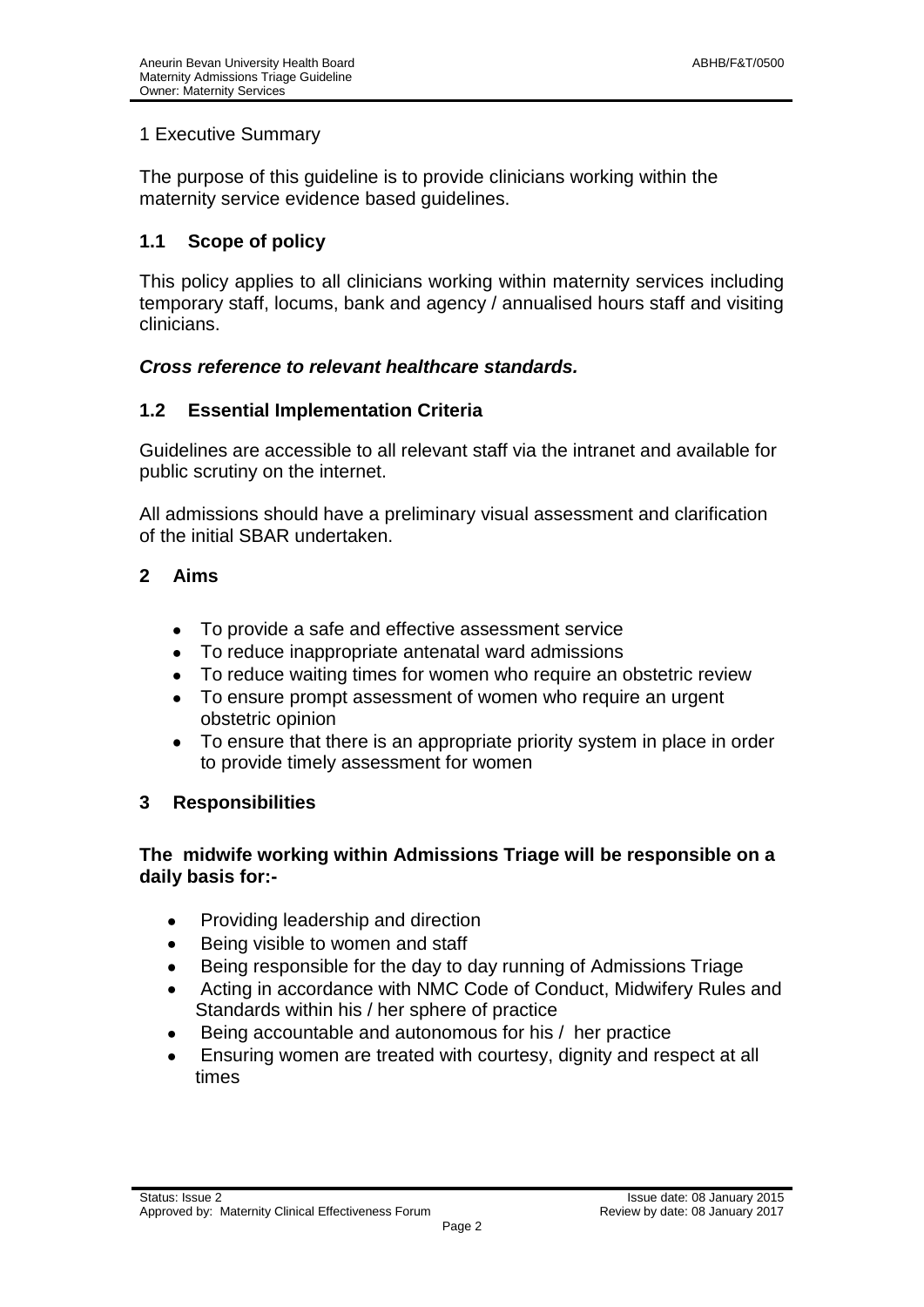# **The Obstetric Team will:-**

- Work as part of a multi disciplinary team, in partnership with the midwife, woman and her family. Work as part of a multi disciplinary team, in partnership with the midwife, woman and her family. The oncall Doctor for labour ward will be responsible for reviewing women who require an obstetric opinion and will seek advice from the on call registrar.
- Following review, a plan of care must be clearly documented in the woman's notes

# <span id="page-3-0"></span>**4 Monitoring and Effectiveness**

- Myrddyn and clinical work station will be used to monitor activity
- Performance outcomes will be reviewed through clinical audit and clinical risk management systems

# <span id="page-3-1"></span>**5 Further Information**

- Referrals to the Triage Unit will be accepted from:-  $\bullet$
- Obstetric Consultants, obstetric trainees
- General Practitioners
- Midwives  $\bullet$
- Health Visitors, A&E staff or other members of the multi professional  $\bullet$ team where appropriate
- Women (Self Referral walking or via 999 ambulance)
- Police

#### <span id="page-3-2"></span>**6 References**

Local Guidelines / Protocols

- Management of Spontaneous preterm pre-labour rupture of membranes <34 weeks gestation (PPROM)
- Management of Hypertensive Disorders in Pregnancy
- Guideline for the Use of Electronic Fetal Monitoring  $\bullet$
- Investigation of Women with Reduced Fetal Movements Protocol
- ABHB Labour Ward Guidelines  $\bullet$
- Management of Hypertension in pregnancy  $\bullet$
- Antenatal Care
- Induction of Labour
- Intrapartum Care  $\bullet$
- Caesarean Section  $\bullet$

RCOG Green top guidelines:-

- $\bullet$ Pre-Term Labour – Tocolytic drugs (1B)
- Pre-Term, Pre-Labour Rupture of Membranes (44)
- Shoulder Dystocia (42)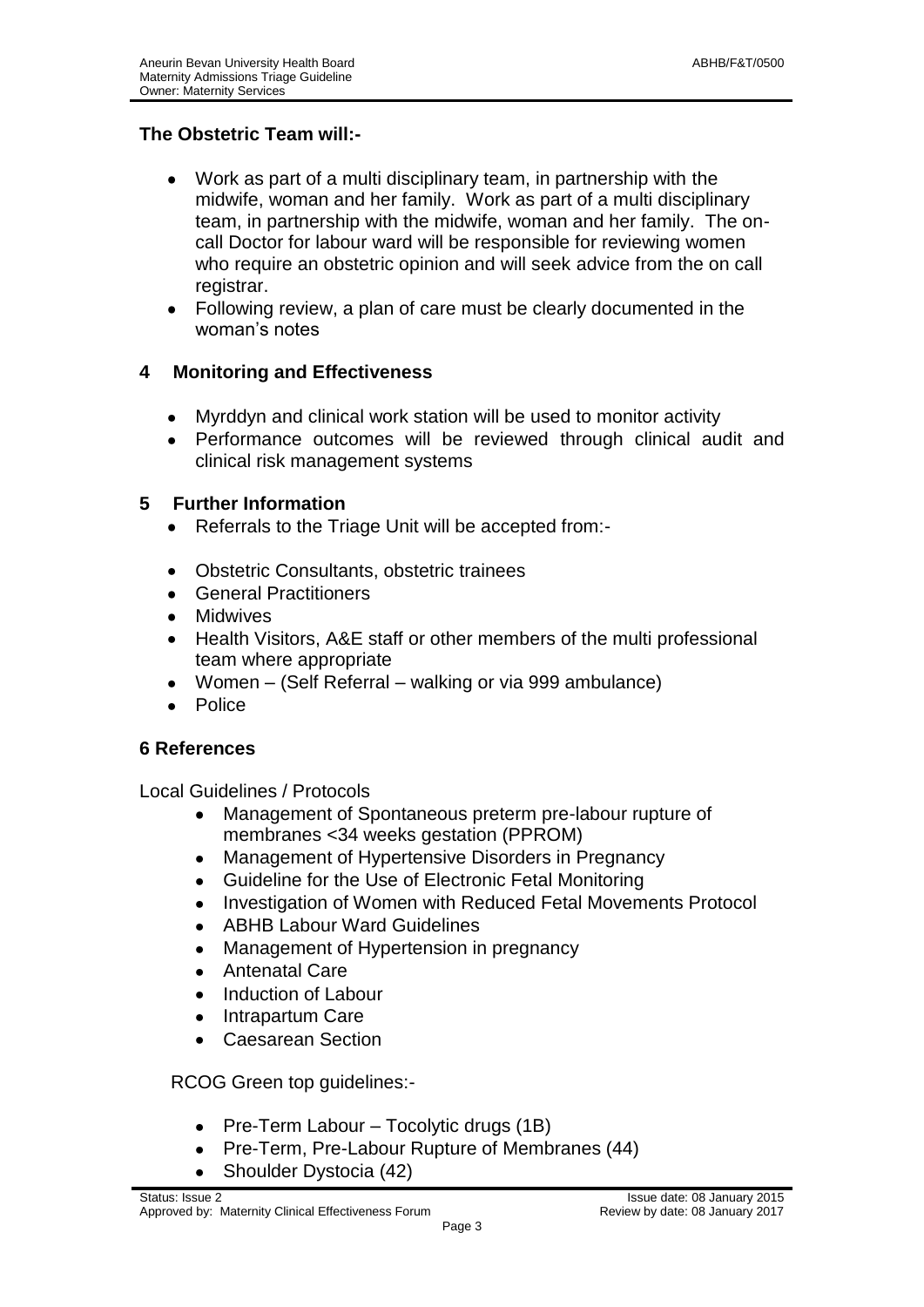- Prevention and Management of PPH (52)  $\bullet$
- Placenta Praevia and Placenta Praevia Accreta, Diagnosis and  $\bullet$ Management (27)
- Obstetric Cholestasis (43)
- Management of Breech Presentation (20B)
- Thrombosis and Embolism During Pregnancy and the Puerperium Reducing the Risk (37)
- Thromboembolic Disease in Pregnancy and the Puerperium Acute Management (28)
- Severe Pre Eclampsia / Eclampsia Management (10A)
- $\bullet$ Umbilical Cord Prolapse (50)

NICE Guidance:-

- Management of Hypertension in pregnancy  $\bullet$
- Antenatal Care  $\bullet$
- Induction of Labour
- Intrapartum Care  $\bullet$
- Caesarean Section  $\bullet$
- Ament L (1999) Quality Management Activities in the Obstetric  $\bullet$ Triage Setting. **Nurse Midwifery** Vol 44 No 6 p592-599
- Aneurin Bevan Health Board (2010) Local Delivery Plan for Maternity Services, ABHB, Newport, Wales UK
- Angelini D (2000) Obstetric Triage and Advanced Practice Nursing **Perinatal Neonatal Nursing** Vol 13, No 4 p 1-12
- APEC (2004) Pre **Eclampsia Community Guidelines**
- Department of Health (2006) **Standards for Better Health**, DOH London England
- DOH (2007) **Maternity Matters:- Choice, Access and Continuity of Care in a Safe Service** DOH, London England
- Haig et al (2006) SBAR A Shared Mental Model For Improving Communication Between Clinicians Journal on Quality and Patient Safety Vol 32, No 3 p167-175
- Kennedy S (2007) Telephone Triage in Maternity Care **RCM Midwives** Nov/Dec Vol 10 no 10 p 478-480
- Loper D & Hom E ( 2000) Creating a patient classification system: one birth centres' experience in the triage process **Perinatal Neonatal Nursing** Vol 13 No 4 p31-49
- NHS (2009) **Midwifery 2020 Delivering Expectations**
- NHS Institute for Innovation,and Improvement (2008) **SBAR – What Is It and How Can It Help Me**
- Nolan S et al (2007) Delivery Suite Assessment Unit:- Auditing Innovation in Maternity Triage **British Journal of Midwifery** August, Vol 15 no 8 p 506-510
- RCOG (2008) **Standards for Maternity Care:- Report of a Working Party** RCOG, London England
- Webb S (2004) Is There A Role For Triage In Midwifery **MIDIRS Midwifery Digest** December Vol 14, No 4 p 493-5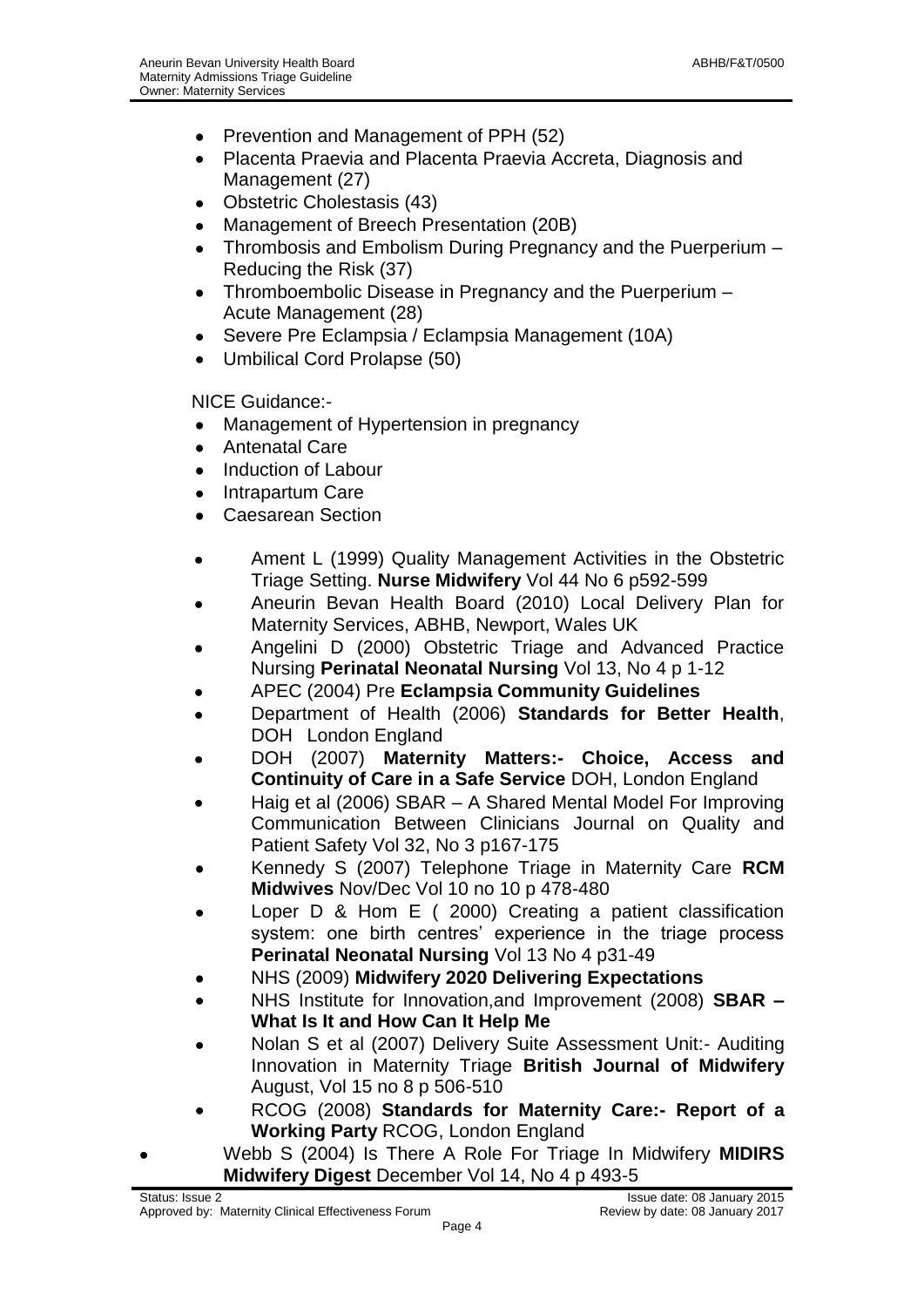# <span id="page-5-0"></span>**6 Appendices**

#### **Assess to Maternity Advice**

Pregnant women or professionals should be advised to contact the Admissions Triage Unit if they are experiencing any pregnancy related problem from 20/40. Women should be encouraged to contact their community midwife for advice in the first instance via designated single point of contact for their Borough

# **Telephone Triage**

(Depending on advice form Control of infection (COI), telephone triage may initially be used to screen women for infectious disease eg MERS, H1N1, VHF.

At such times, the woman's care will be in response to COI screening questions BEFORE the maternity SBAR is used.)

A telephone assessment will be undertaken using the SBAR telephone advice proforma and any advice given to the woman will be clearly documented. Whilst telephone advice maybe appropriate for some women, those that require formal assessment should be advised to attend their local hospital for assessment where obstetric care is provided.

#### **Midwifery Referral**

Where a woman has been examined by a midwife and a referral deemed necessary, it is the responsibility of the midwife to liaise with Admissions Triage. Telephone triage will be an integral part of good triage management. This will ensure that women are referred according to their symptoms:-

- To the appropriate area
- For review by the most appropriate professional
- In a timely manner
- To ensure that Admissions Triage is utilized correctly

Women should be advised to bring their hand held records with them.

#### **7 Criteria for Selecting Women Suitable for Admissions Triage**

This list is by no means exhaustive and it is the responsibility of the midwife designated to Admissions Triage, to decide the appropriateness of the referral.

Admissions Triage is suitable for women who require an obstetric opinion that cannot be planned for in an antenatal clinic or day assessment unit and may include :-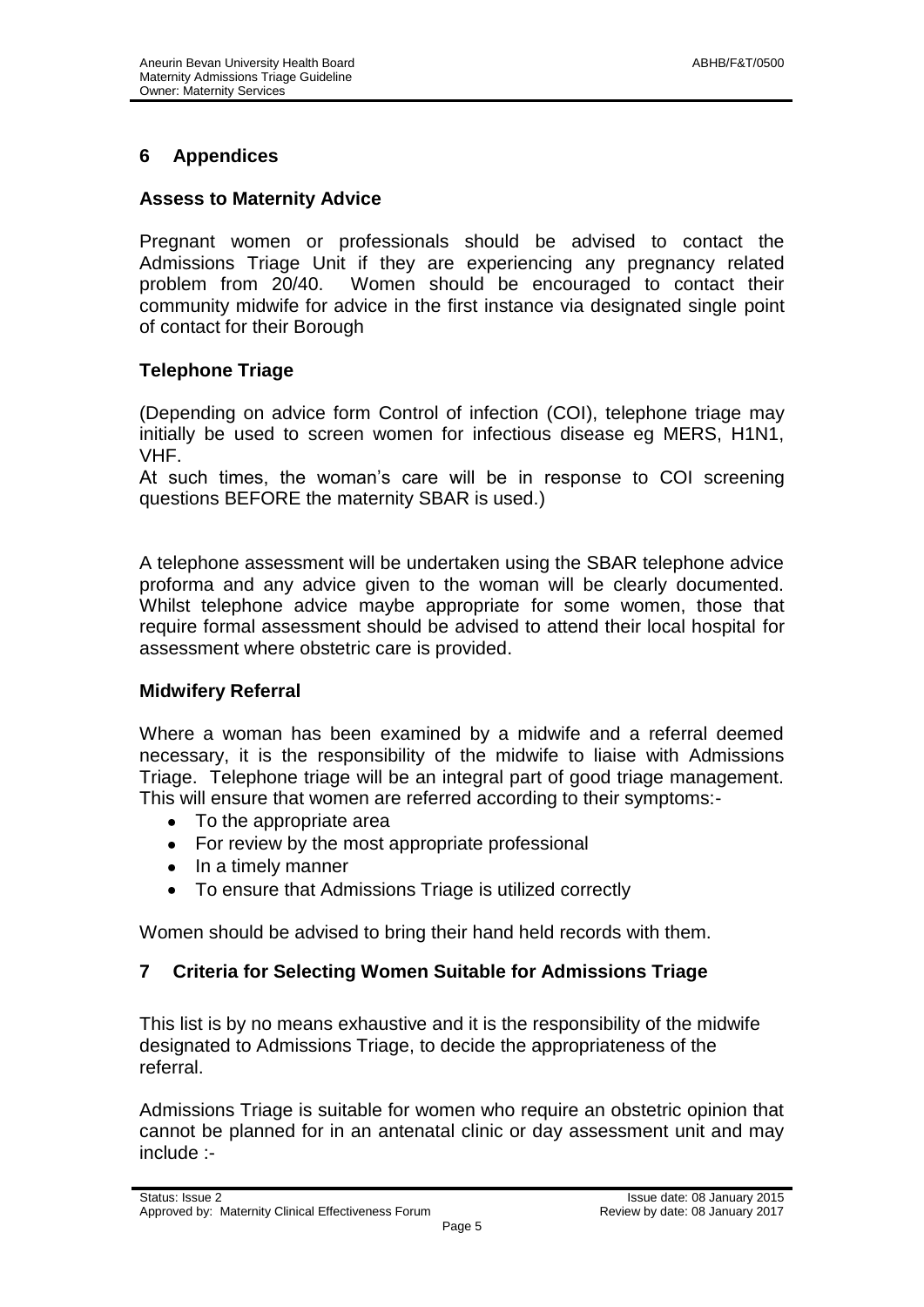- Absent fetal movements >24hours / suspected IUD
- Altered / diminished fetal movements outside DAU hours
- Women who are symptomatic of moderate to severe Pre Eclampsia
- Women with pv bleeding (APH or PPH)
- History of Fall or Trauma to abdominal wall
- Suspected preterm pre-labour rupture of membranes (22-37/40)
- Possible labour
- Obvious SROM with Meconium stained liquor not post dates
- Women who complain of feeling generally unwell (ante or postnatal)

#### 9 **Record Keeping**

Care provided will be documented and recorded in accordance with the NMC Guidance for Record Keeping (2009), Aneurin Bevan Record Keeping Policy and Health Care Standards

# **10 Pathways of Care**

The triage approach follows the RAG (Red Amber Green ) classification detailed below:-

#### 10.1 **Observations to be completed on admission:-**

**All women should have their hand held records reviewed and a full history of the current presenting complaint. Initial assessment must include:-**

- **S – (Situation)** Reason for attendance Description of Symptoms
- **B – (Background)**  $\bullet$ Obstetric History Medical / Surgical History

#### **A – (Assessment)**  $\bullet$

# **Ante natal women**

History of vaginal loss (speculum examination on women under 37/40 should not be performed by midwives) Maternal assessment of fetal movements BP, Pulse, Temperature, Respiratory Rate Urinalysis Abdominal Palpation and SF Height FH auscultation (Pinard stethoscope initially, then Doppler, ctg or scan as appropriate

# **Postnatal women**

BP, Pulse, Temperature, Respiratory Rate, Urinalysis assessment of breasts, uterus, lochia, perineum wound. Consider sepsis, VTE.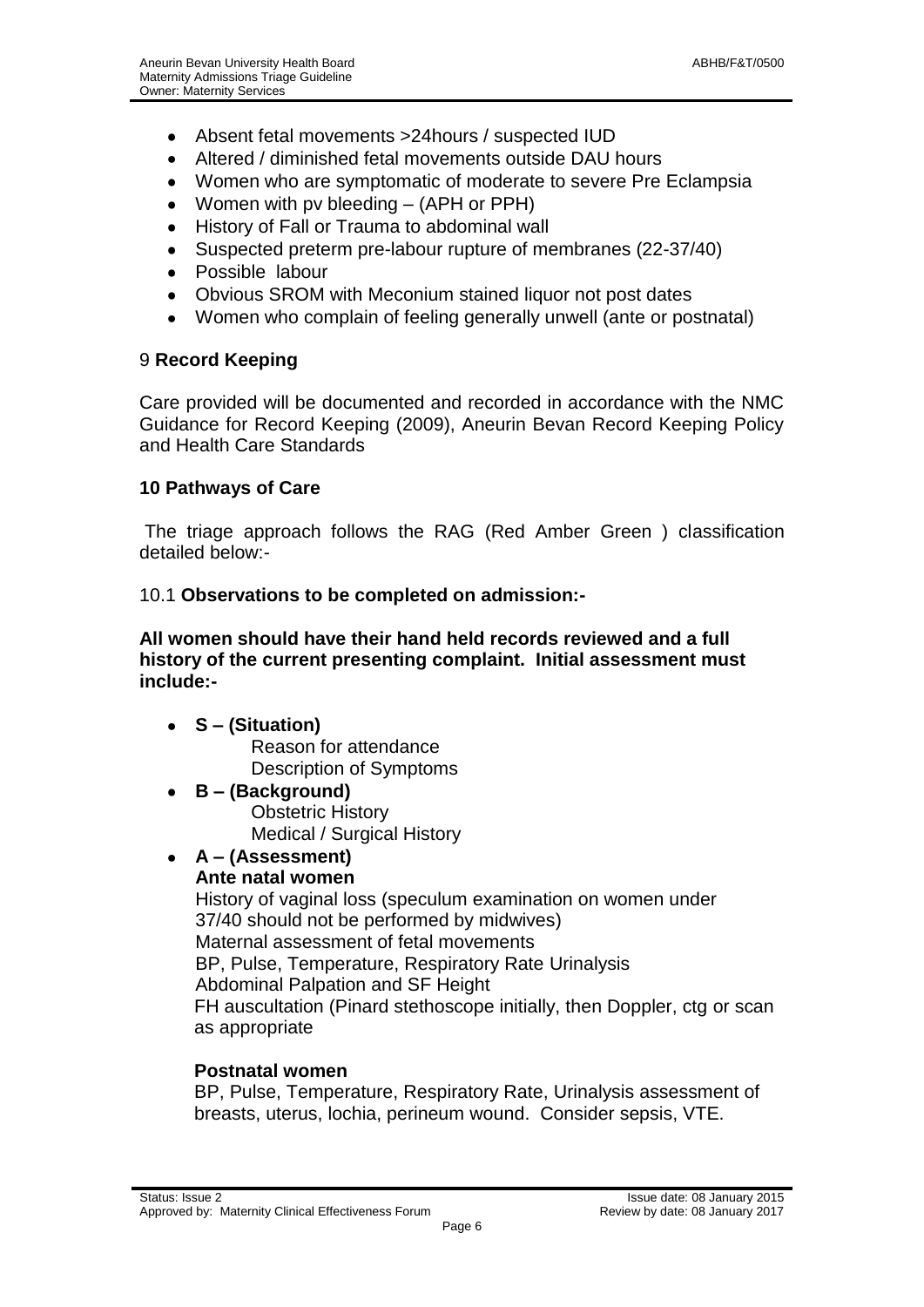#### **R – (Recommendations)** Differential Diagnosis Management Plan Medical Review

Women who leave the unit prior to review should have follow up arranged with their community midwife

> *Blood tests should be taken in accordance with the woman's condition. Any blood tests ordered must have the results followed up before discharging the woman home or referred to the community midwife for follow up when an urgent result is not practicable or necessary ( eg MSU Where this is not possible, it is the responsibility of the DAU midwife to communicate with Triage staff and arrange appropriate follow up – e.g. ANC, community midwife, day assessment unit.*

**11 Red, Amber, Green (RAG) Triage System**

**Women will be initially assessed within 5 minutes of arrival. This will involve a brief history taking and assessment using RAG ratings.**

# **11.1 RED RATING**

#### **Women will be transferred to Labour Ward without delay if :-**

- 1. In advanced labour or appear to be in the second stage of labour
- 2. Severe pre-eclampsia who are fitting on admission or have an altered state of consciousness
- 3. Cord Prolapse
- 4. In utero transfer from another maternity hospital and in active labour
- 5. Bleeding heavily (ante or postnatally) and are showing signs of maternal collapse / shock

#### **11.2 AMBER RATING**

#### **Women will be admitted to Triage asap within 10 minutes of arrival**

- 1. No fetal movements for 24 hours or more and are greater than 24 weeks gestation
- 2. Obvious labour –refer to appropriate birth centre / midwife led unit if level 1 midwife led care. Level 3 (where not eligible for normal labour pathway) or above should have a CTG commenced and referred to labour ward
- 3. SROM with meconium stained liquor who are not post term
- 4. Any vaginal bleeding, particularly if known placenta praevia
- 5. Women who have abdominal pain
- 6. Women with pyrexia >37.5c, tachypnoea or tachycardia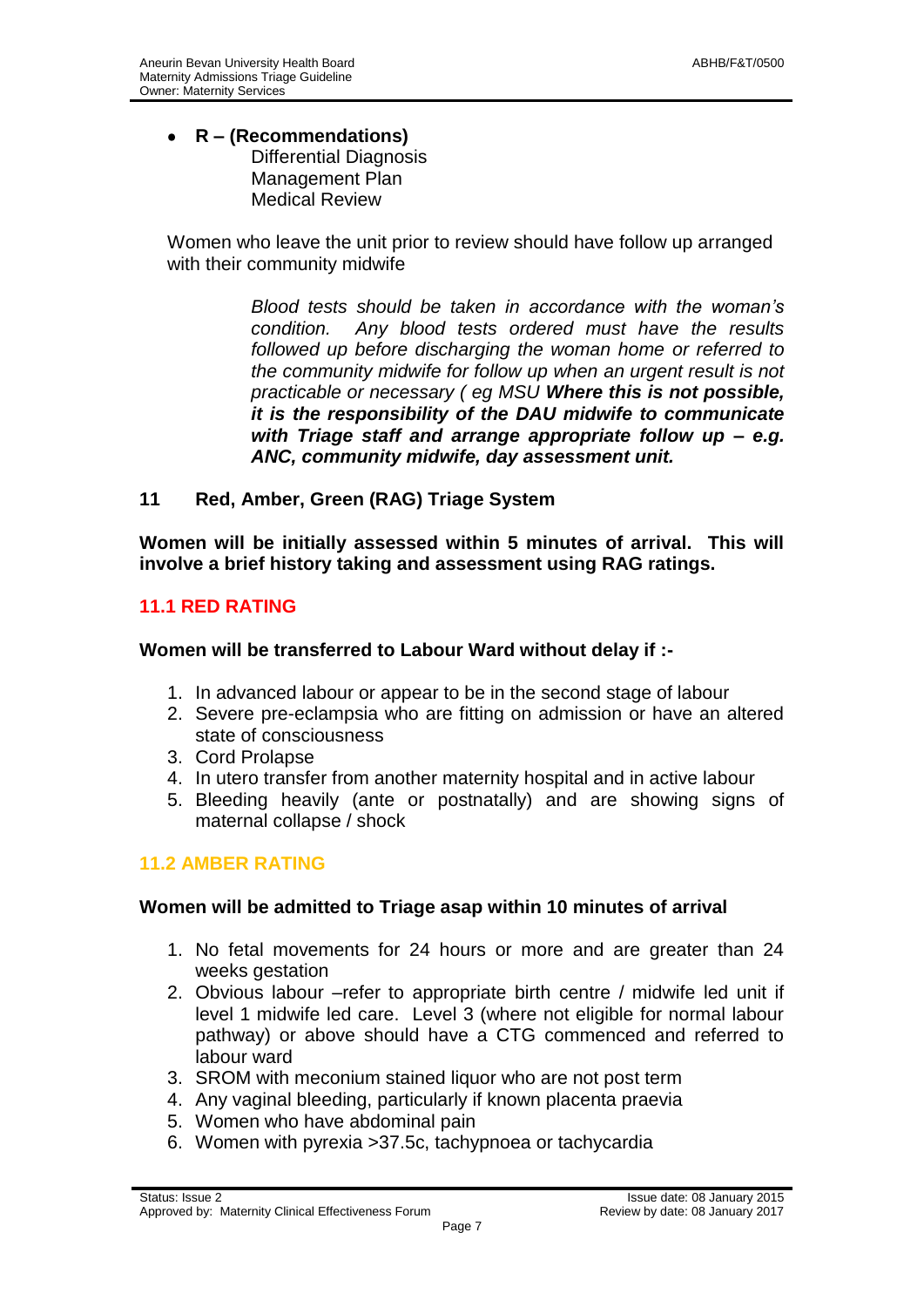# **11.3 GREEN RATING**

#### **Women will be assessed and reviewed within Triage as soon as a midwife is available. Ensure that on arrival, women are informed of the estimated waiting time**

- 1. Women who have sustained a fall in the absence of any pain or obvious trauma
- 2. Post natal women who may need urgent obstetric review e.g. haematoma, minor secondary postpartum haemorrhage Women who present themselves to the maternity unit outside of day assessment unit hours

# **12 Visiting Policy within Maternity Admissions Triage**

Maternity Admissions Triage is a short term admission area. To maintain security for inpatients, visitors can use the waiting rooms in the reception area of delivery suite at the Royal Gwent Hospital or in the designated waiting area at Nevill Hall Hospital.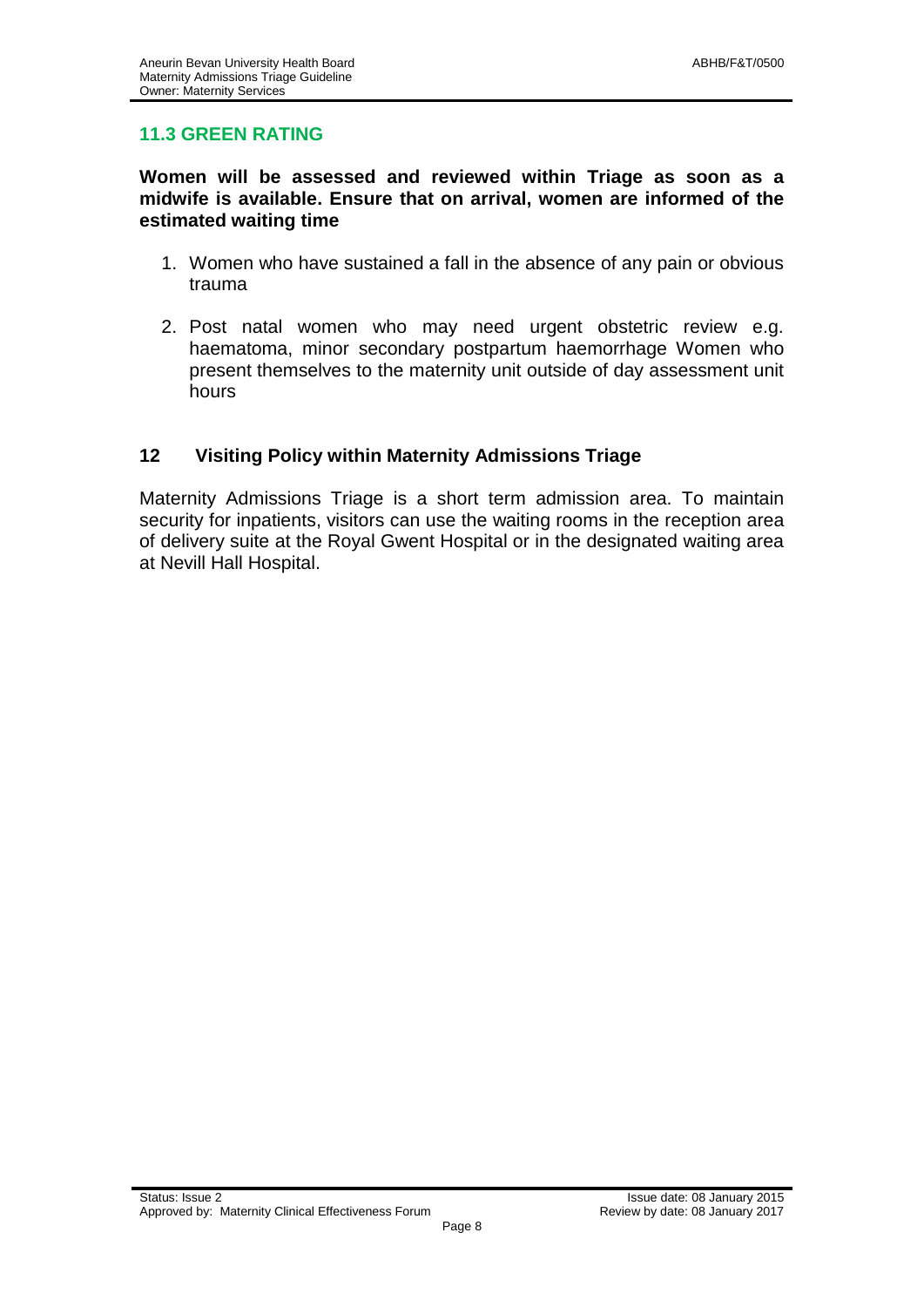# APPENDIX 2

| <b>Assessment</b> | <b>RED</b>                                                                                                                                                                                      | <b>AMBER</b>                                                                                                  | <b>GREEN</b>                                                                                                                                          |
|-------------------|-------------------------------------------------------------------------------------------------------------------------------------------------------------------------------------------------|---------------------------------------------------------------------------------------------------------------|-------------------------------------------------------------------------------------------------------------------------------------------------------|
|                   | <b>Admit</b>                                                                                                                                                                                    | See within<br>10 <sup>1</sup><br>mins                                                                         | See as soon as<br>reasonably<br>possible                                                                                                              |
| <b>URGENCY</b>    | <b>IMMEDIATE:-</b><br><b>Admission to</b><br>Delivery suite,<br>Theatre or HDU.<br><b>Admission</b><br><b>Escalated</b><br>immediately to<br><b>Registrar and /</b><br>or Consultant<br>on call | <b>INTERMEDIATE:-</b><br><b>Admission</b><br>immediately to<br>triage, assessed<br>and treatment<br>initiated | <b>REGULAR</b><br><b>Assessment -</b><br>history taken on<br>arrival. If no<br>urgent problem<br>identified,<br>advise on<br>current waiting<br>time. |

# **RAG (Red, Amber, Green) Triage System**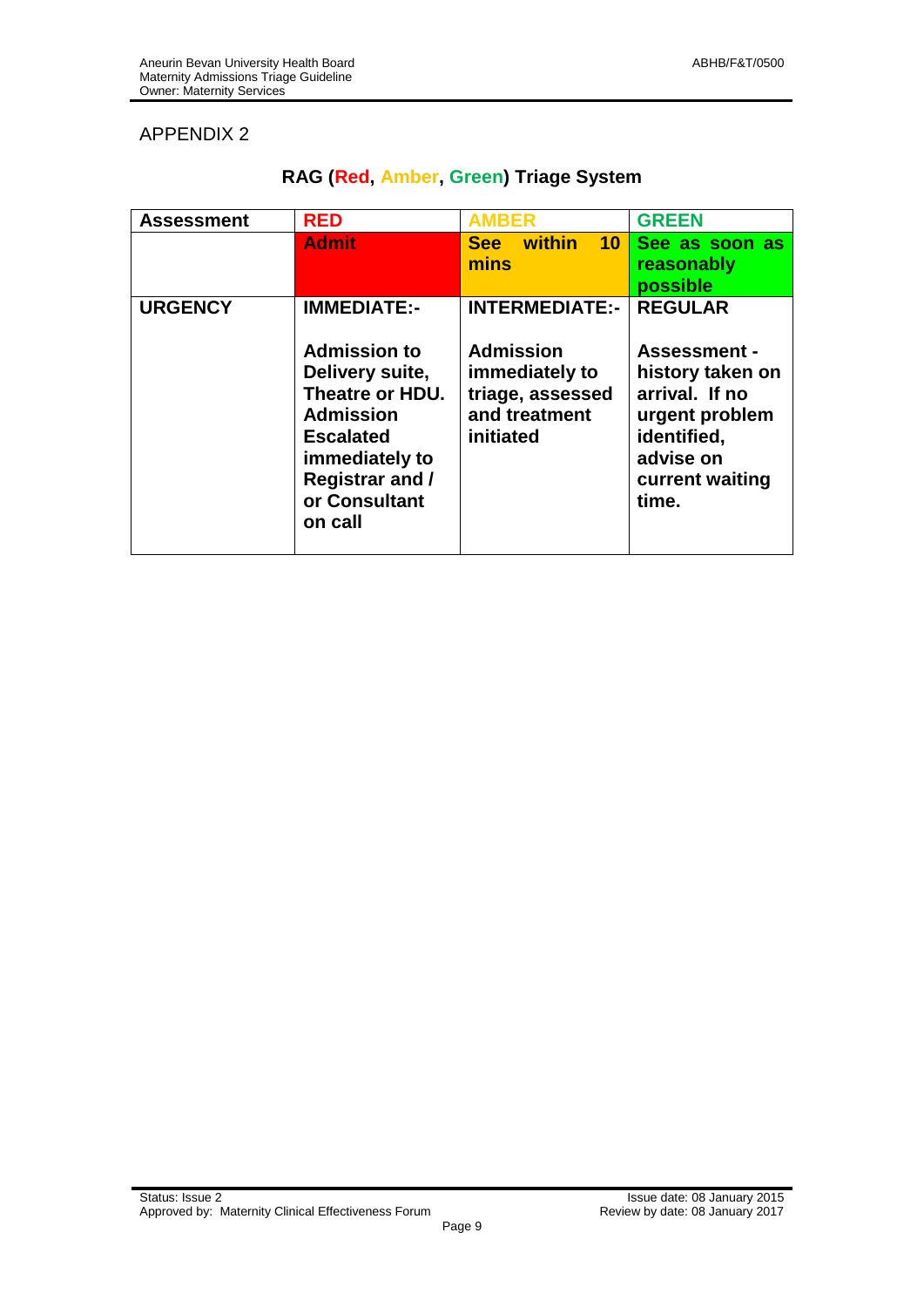#### APPENDIX 3

#### **SBAR Communication Brief**

#### **SBAR Communication**

Use the following SBAR steps to communicate issues, problems or opportunities for improvement to coworkers or supervisor. SBAR can be applied to both written and verbal communications.

Situation – **State what is happening at the present time that has warranted the SBAR communication**. Example: Patients and visitors are entering the medical centre through the wrong doors and getting lost trying to find their destination.

Background – **Explain circumstances leading up to this situation. Put the situation into context for the reader/listener.** Example: The campus has many buildings and is accessible from both Cardiff Road and Belle Vue Lane. We do not have good maps to mark and hand to patients when sending them to our campus, and they often misdirect patients.

Assessment – **What do you think the problem is**? Example: People need something that they can carry with them when they are coming to the hospital so they park outside the appropriate entrance.

Recommendation – **What would you do to correct the problem?**  Example: Create a campus visitor guide that includes an "aerial" map of the campus as well as a community map and floor by floor maps. Distribute widely, including to secretarys. Make them available to visitors at all entrances.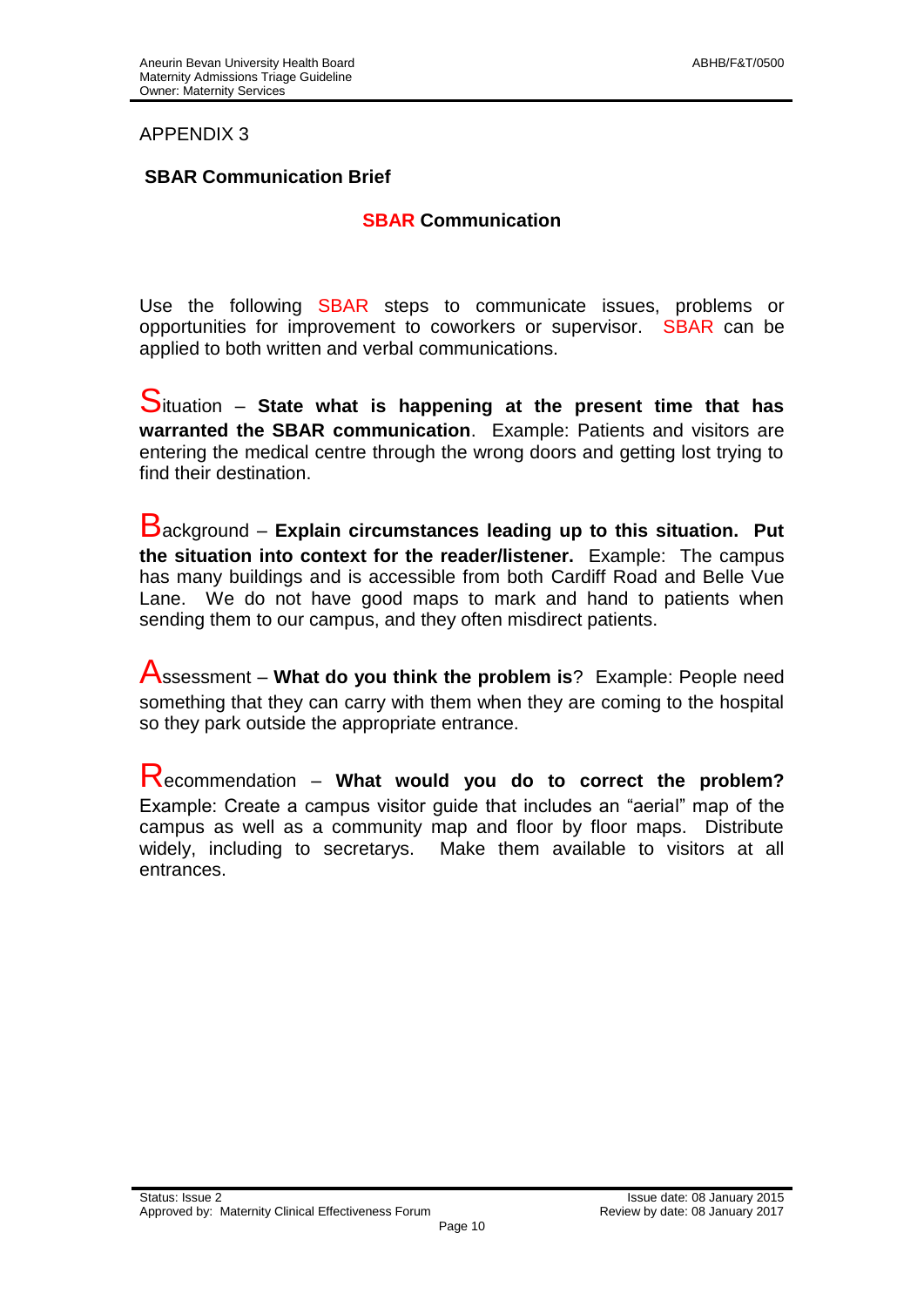# **Appendix 4 SBAR Telephone Communication Tool Aneurin Bevan University Maternity Services**

|   |                                                 |                                                                                                                                                                                                                                | <b>SITUATION</b>              |
|---|-------------------------------------------------|--------------------------------------------------------------------------------------------------------------------------------------------------------------------------------------------------------------------------------|-------------------------------|
|   |                                                 | Location (ward, team, birth centre, borough) entitled and the control of the control of the control of the control of the control of the control of the control of the control of the control of the control of the control of |                               |
|   | Caller / Patient                                |                                                                                                                                                                                                                                |                               |
|   |                                                 |                                                                                                                                                                                                                                |                               |
|   | Antenatal                                       |                                                                                                                                                                                                                                | Postnatal                     |
|   | <b>EDD</b>                                      |                                                                                                                                                                                                                                | Days (day 0 for baby's birth) |
|   |                                                 |                                                                                                                                                                                                                                | Date Last Visited             |
|   |                                                 |                                                                                                                                                                                                                                | SVD                           |
|   |                                                 |                                                                                                                                                                                                                                | <b>CS</b>                     |
|   |                                                 |                                                                                                                                                                                                                                | Forceps                       |
|   |                                                 |                                                                                                                                                                                                                                | Ventouse                      |
|   |                                                 |                                                                                                                                                                                                                                |                               |
|   |                                                 |                                                                                                                                                                                                                                |                               |
|   |                                                 |                                                                                                                                                                                                                                |                               |
|   |                                                 |                                                                                                                                                                                                                                |                               |
|   |                                                 | Infomation from maternity patient / relative/ caller / midwife                                                                                                                                                                 | <b>BACKGROUND</b>             |
|   |                                                 |                                                                                                                                                                                                                                |                               |
|   |                                                 |                                                                                                                                                                                                                                |                               |
|   |                                                 |                                                                                                                                                                                                                                | <b>ASSESSMENT</b>             |
|   |                                                 |                                                                                                                                                                                                                                |                               |
|   |                                                 |                                                                                                                                                                                                                                |                               |
|   |                                                 |                                                                                                                                                                                                                                |                               |
|   |                                                 |                                                                                                                                                                                                                                |                               |
|   | Advice from midwife / other health professional |                                                                                                                                                                                                                                | <b>RECOMMENDATION</b>         |
| R |                                                 |                                                                                                                                                                                                                                |                               |
|   |                                                 |                                                                                                                                                                                                                                |                               |
|   |                                                 |                                                                                                                                                                                                                                |                               |

Person completing form (Print Name & Grade): \_\_\_\_\_\_\_\_\_\_\_\_\_\_\_\_\_\_\_\_\_\_\_\_\_\_\_\_\_\_\_Date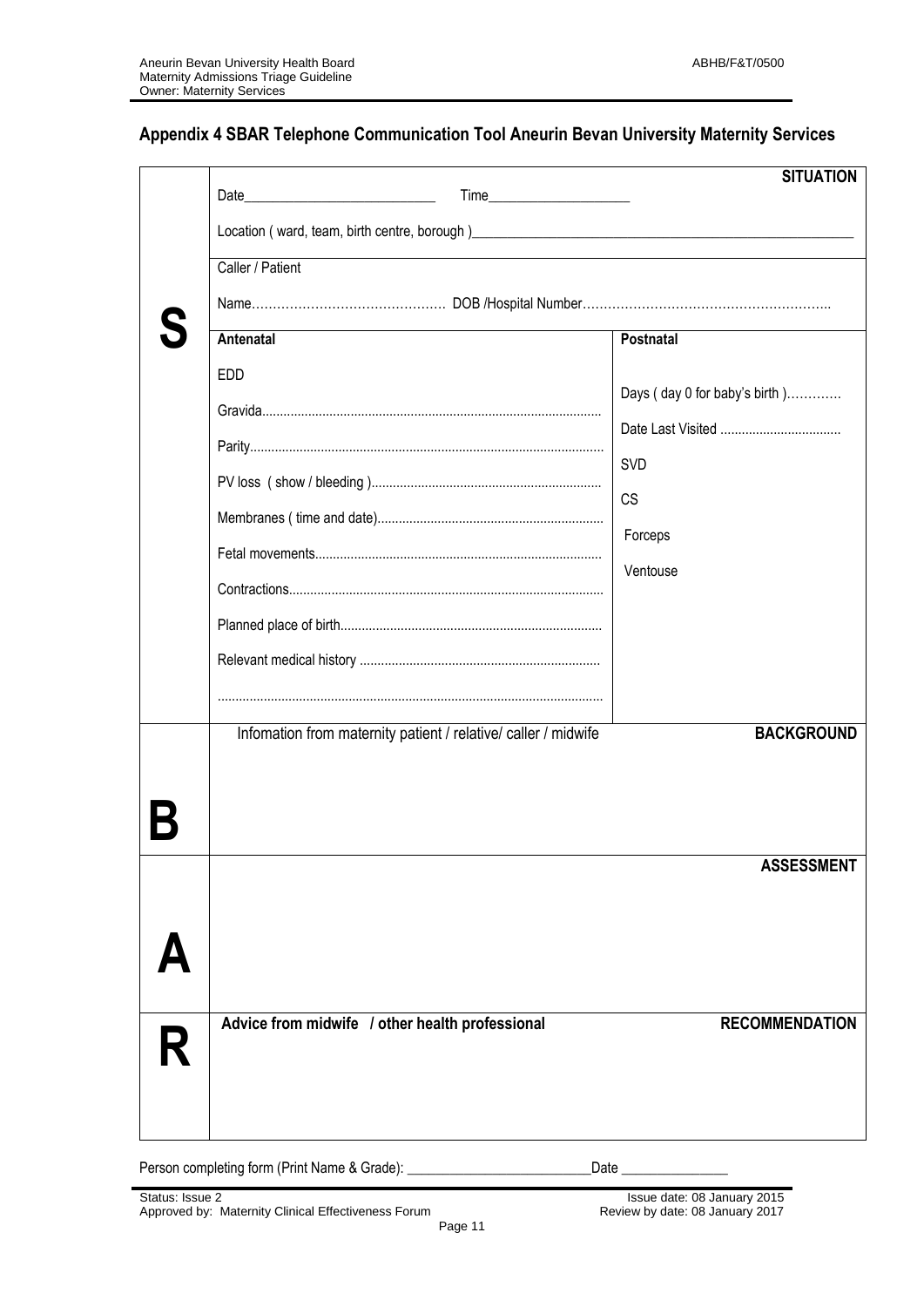# **Appendix 5 RAG Outcome Form (To Be Completed On Admission)**

|                          | <b>Patient Details</b>                                         | <b>Date</b>                                                     |            | <b>SITUATION</b>              |
|--------------------------|----------------------------------------------------------------|-----------------------------------------------------------------|------------|-------------------------------|
|                          | Name                                                           | Time                                                            |            |                               |
|                          | <b>Address</b>                                                 | Source of Referral                                              |            |                               |
|                          | <b>DOB</b>                                                     |                                                                 |            |                               |
|                          | Antenatal                                                      |                                                                 | Postnatal  |                               |
|                          |                                                                |                                                                 |            |                               |
|                          |                                                                |                                                                 |            | Days (day 0 for baby's birth) |
|                          |                                                                |                                                                 |            |                               |
|                          |                                                                |                                                                 | <b>SVD</b> |                               |
|                          |                                                                |                                                                 | CS         |                               |
|                          |                                                                |                                                                 | Forceps    |                               |
|                          |                                                                |                                                                 | Ventouse   |                               |
|                          |                                                                |                                                                 |            |                               |
|                          |                                                                |                                                                 |            |                               |
|                          |                                                                |                                                                 |            |                               |
|                          |                                                                | Information from maternity patient / relative/ caller / midwife |            | <b>BACKGROUND</b>             |
|                          |                                                                |                                                                 |            |                               |
|                          |                                                                |                                                                 |            |                               |
|                          |                                                                |                                                                 |            | <b>ASSESSMENT</b>             |
|                          |                                                                |                                                                 |            |                               |
|                          |                                                                |                                                                 |            |                               |
|                          |                                                                |                                                                 |            |                               |
|                          |                                                                |                                                                 |            |                               |
|                          |                                                                |                                                                 |            |                               |
|                          | Advice from midwife / obstetrician / other health professional |                                                                 |            | <b>RECOMMENDATION</b>         |
|                          |                                                                |                                                                 |            |                               |
|                          |                                                                |                                                                 |            |                               |
|                          |                                                                | <b>PLEASE CIRCLE:-</b>                                          |            |                               |
| <b>RAG RATING</b>        | <b>RED</b><br><b>AMBER</b><br><b>GREEN</b>                     |                                                                 |            |                               |
| <b>TIME REVIEWED</b>     |                                                                | <b>ADMISSION</b><br><b>DAU</b>                                  | <b>ANC</b> | <b>MIDWIFE</b>                |
| <b>TIME RAG ASSESSED</b> |                                                                | <b>OTHER</b>                                                    |            |                               |
| TIME OUT                 |                                                                | NAME AND GRADE OF PERSON COMPLETING ASSESSMENT:-                |            |                               |
|                          |                                                                |                                                                 |            |                               |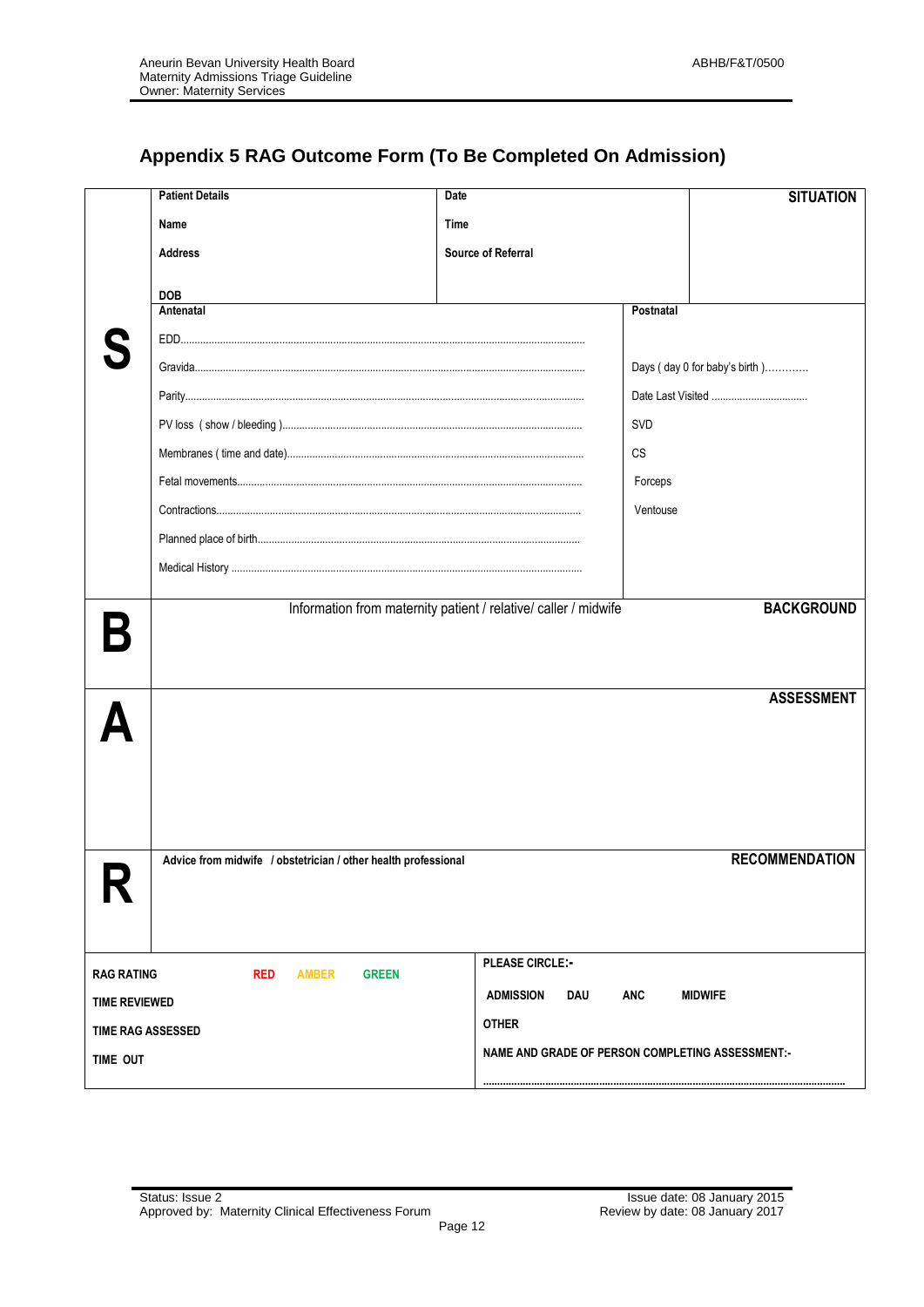# **Appendix Guideline on Performing a Fetal Fibrinectin Test**

In a normal pregnancy, fetal fibrinectin (fFN) is detectable before maternal decidua and fetal membranes are completely fused at 22 weeks, and after 37 weeks when fFN loses adhesive properties.

#### **From 22 to 35 weeks gestation, the presence of fetal fibrinectin is abnormal.**

Positive testing between 24 and 35 weeks is associated with preterm delivery. A positive fibrinectin test is required prior to in utero transfer between maternity units.

| Positive predictive value |
|---------------------------|
| 7 days = $12.7%$          |
| 14 days = $16.7\%$        |
| $<$ 37 weeks = 4.7%       |

**Negative predictive value**  $7 \text{ days} = 99.5\%$ 14 days =  $92.2%$  $<$ 37 weeks = 84.5%

#### **Risk factors of pre term birth**

Previous history of spontaneous pre term birth; multi pregnancy; Cervical insufficiency, uterine abnormalities; PV bleeding; Low pre pregnancy weight; Age <17 to > 35;Reduced socio-economic status; maternal stress; Smoking or drug abuse; anaemia

However, this is not a simple situation as in greater than half of preterm labour there are no identified risk factors and approximately 2/3rds of women with risk factors do not deliver pre term.

#### **Four Identified Factors of pre term labour**

| <b>Activation of maternal fetal</b>                                  | <b>Inflammation / Infection</b>       |  |
|----------------------------------------------------------------------|---------------------------------------|--|
| hypothalamic- pituitary -                                            | Chorio - decidual                     |  |
| <b>Adrenal axis</b><br>Maternal / fetal stress<br>Estimated rate 30% | Systematic<br>Estimated rate 40%      |  |
| <b>Ante Partum Haemorrhage</b>                                       | <b>Uterine distension</b>             |  |
| Abruptio placenta                                                    | Multiple pregnancy                    |  |
| Estimated at 20%                                                     | Polyhydramnios<br>Uterine abnormality |  |
|                                                                      | Estimated rate 10%                    |  |
|                                                                      |                                       |  |
| Status: Issue 2                                                      | Issue date: 08 Ja                     |  |
| Approved by: Maternity Clinical Effectiveness Forum                  | Review by date: 08 Ja                 |  |

Page 13